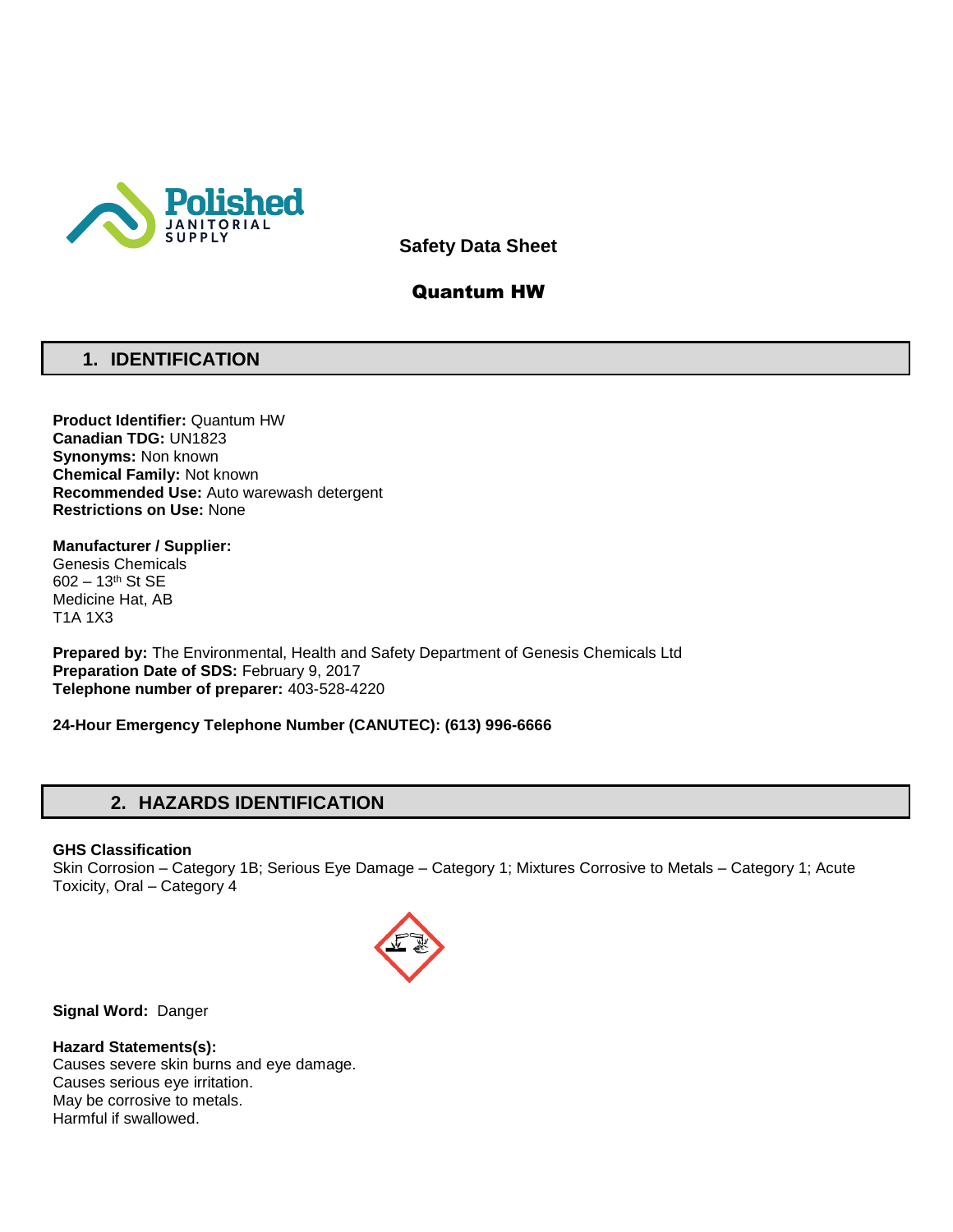### **Precautionary Statement(s):**

General: Keep out of reach of children. Read label before use.

#### Prevention:

Do not breathe dust/ fumes/ gas/ mist/ vapours/ spray. Wash skin thoroughly after handling. Wear protective gloves/ protective clothing/ eye protection/ face protection. Keep only in original container. Absorb spillage to prevent material damage. Do not eat drink or smoke when using this product.

### Response:

IF SWALLOWED: Rinse mouth. Do NOT induce vomiting. Call a poison center or doctor/physician if you feel unwell. IF ON SKIN (or hair): Remove/Take off immediately all contaminated clothing. Rinse skin with water/shower. IF INHALED: Call a poison center or doctor/physician if you feel unwell. IF IN EYES: Rinse cautiously with water for several minutes. Remove contact lenses, if present and easy to do so. Continue rinsing. Immediately call a poison center or doctor/physician. Remove victim to fresh air and keep at rest in a position comfortable for breathing. Remove/Take off immediately all contaminated clothing. Wash contaminated clothing before reuse.

#### Storage:

Store in a closed container. Store in corrosive resistant container with a resistant inner liner.

Disposal:

Dispose of contents and container in accordance with local, regional, national and international regulations.

### **Other Hazards:**

None known.

# **3. COMPOSITION/INFORMATION ON INGREDIENTS**

| <b>Chemical Name</b>               | CAS No.   | <b>Concentration %</b> |
|------------------------------------|-----------|------------------------|
| Sodium Hydroxide                   | 1310-73-2 | 5-20                   |
| <b>Trisodium Nitrilotriacetate</b> | 5064-31-3 | 30ء                    |

#### **Notes**

\*\*If Chemical Name/CAS No is "proprietary" and/or Weight-% is listed as a range, the specific chemical identity and/or percentage of composition has been withheld as a trade secret.\*\*

# **4. FIRST AID MEASURES**

### **First-aid Measures**

**Inhalation** 

Move to fresh air. Keep at rest in a position comfortable for breathing. Call a Poison Centre or doctor if you feel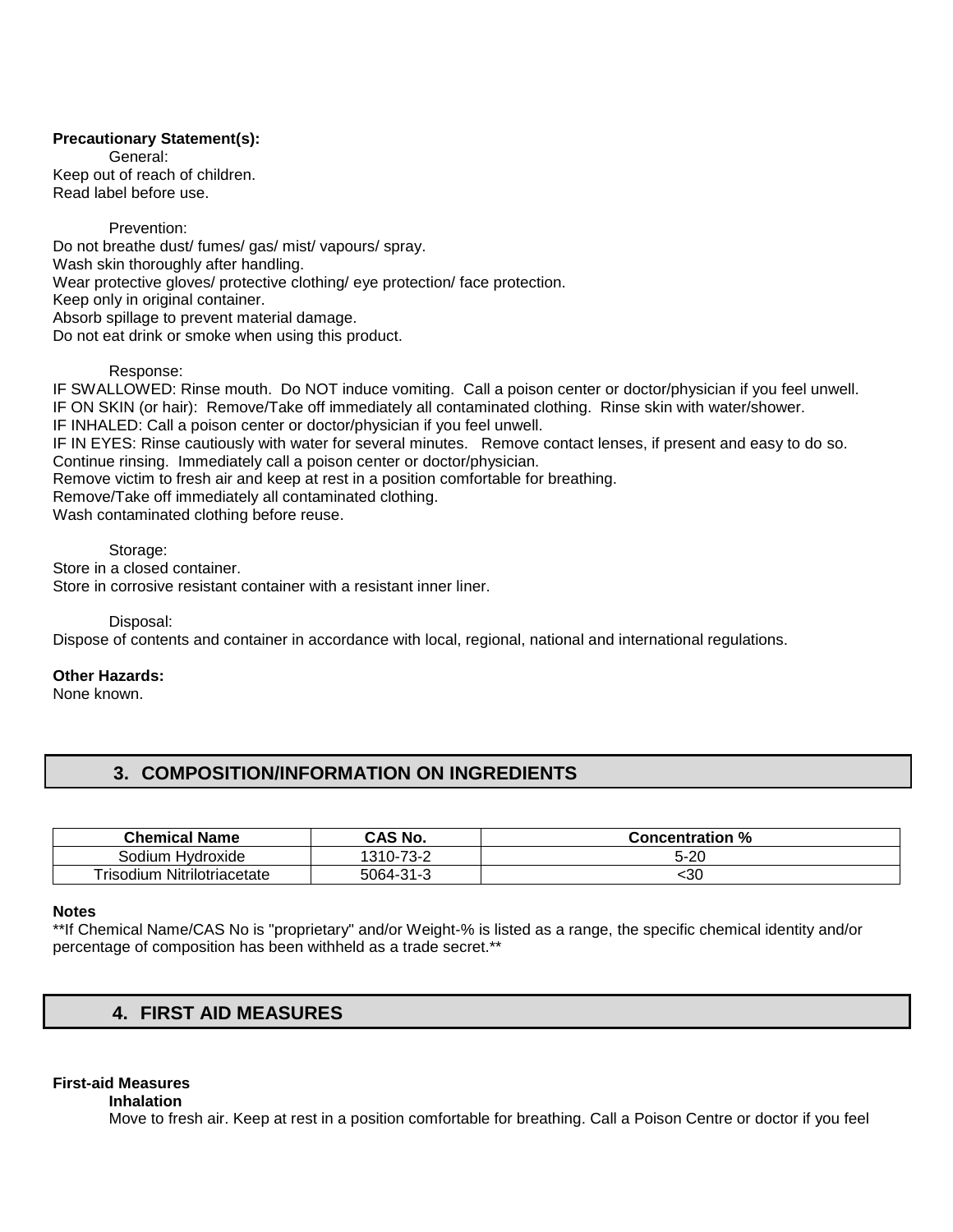unwell or are concerned.

#### **Skin Contact**

Take off contaminated clothing, shoes and leather goods (e.g. watchbands, belts). Immediately rinse with lukewarm, gently flowing water for 15-20 minutes. If skin irritation or a rash occurs, get medical advice/attention. Thoroughly clean clothing, shoes and leather goods before reuse or dispose of safely.

### **Eye Contact**

Immediately rinse the contaminated eye(s) with lukewarm, gently flowing water for 15-20 minutes, while holding the eyelid(s) open. Take care not to rinse contaminated water into the unaffected eye or onto the face. Remove contact lenses, if present and easy to do. If eye irritation persists, get medical advice/attention. **Ingestion** 

Immediately call a Poison Centre or doctor. Do not induce vomiting.

### **Most Important Symptoms and Effects, Acute and Delayed**

If inhaled: at high concentrations symptoms may include headache, nausea, dizziness, drowsiness and confusion. If on skin: causes severe skin damage. Symptoms include burns, blisters, redness, rash, itching and swelling. If in eyes: causes severe eye damage. Symptoms include sore, red eyes, tearing, and blindness. If swallowed: may be drawn into the lungs if swallowed or vomited, causing severe lung damage. Symptoms may include coughing, shortness of breath, difficult breathing and tightness in the chest.

### **Immediate Medical Attention and Special Treatment**

**Special Instructions** 

Not applicable.

## **5. FIRE-FIGHTING MEASURES**

#### **Extinguishing Media**

**Suitable Extinguishing Media** Water fog, carbon dioxide, dry chemical powder or appropriate foam. **Unsuitable Extinguishing Media**  Water jet.

### **Specific Hazards Arising from the Chemical**

Not flammable or combustible.

### **Special Protective Equipment and Precautions for Fire-fighters**

Evacuate area. Approach fire from upwind to avoid hazardous vapours or gases.

Stop leak before attempting to put out the fire. Product could form an explosive mixture and reignite. Keep containers cool to avoid bursting.

Before entry, especially into confined areas, use an appropriate monitor to check for: toxic gases or vapours, flammable or explosive atmosphere.

Dike and recover contaminated water for appropriate disposal.

Fire-fighters may enter the area if positive pressure SCBA and full Bunker Gear is worn. If there is potential for skin contact with concentrated cleaner: chemical protective clothing (e.g. chemical splash suit) and positive pressure SCBA may be necessary. See Skin Protection in Section 8 (Exposure Controls/Personal Protection) for advice on suitable chemical protective materials.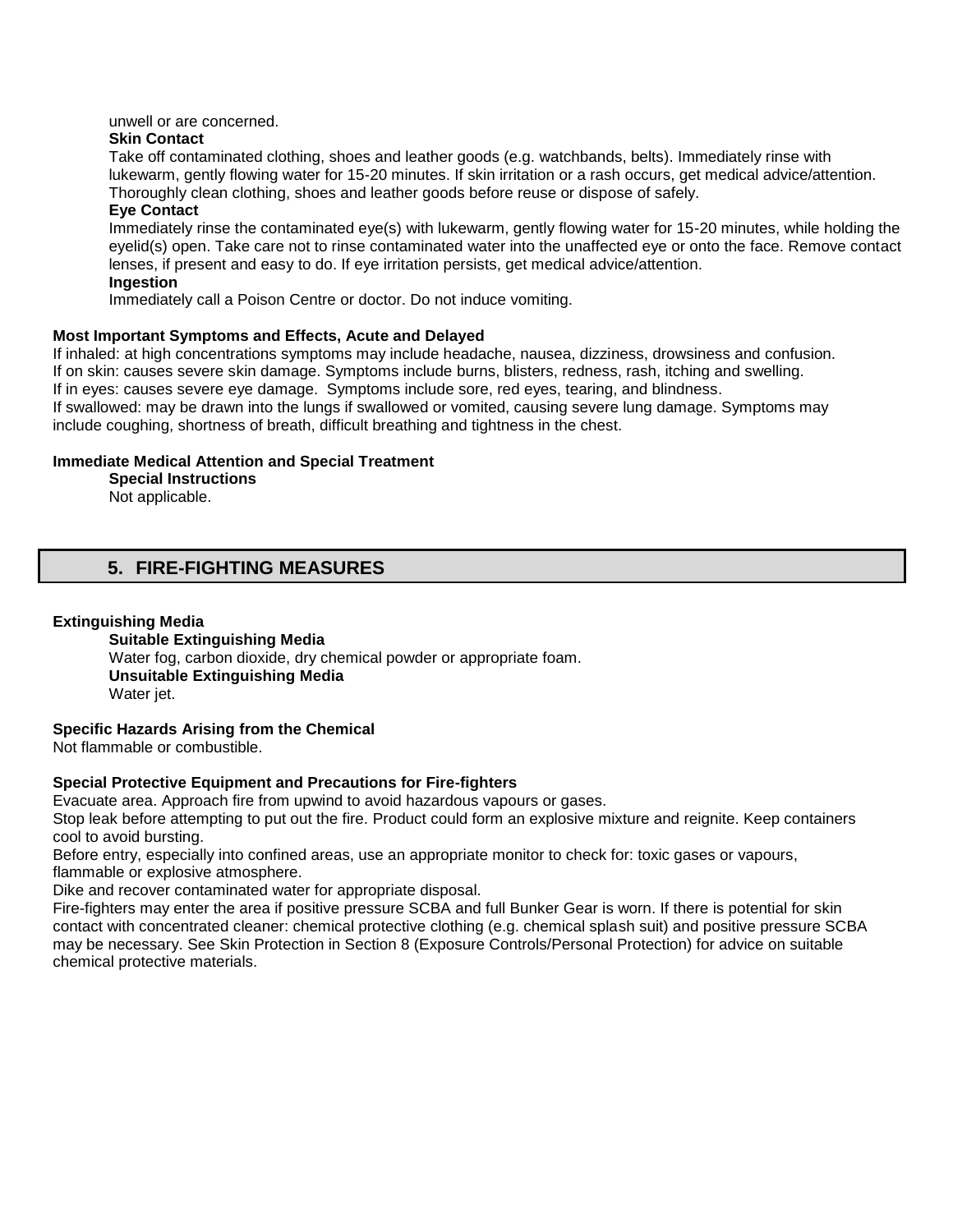# **6. ACCIDENTAL RELEASE MEASURES**

### **Personal Precautions, Protective Equipment, and Emergency Procedures**

Concentrated product: evacuate the area immediately. Isolate the hazard area. Keep out unnecessary and unprotected personnel. Eliminate all ignition sources. Use grounded, explosion-proof equipment. Distant ignition and flashback are possible.

Increase ventilation to area or move leaking container to a well-ventilated and secure area. Do not touch damaged containers or spilled product unless wearing appropriate protective equipment. Use the personal protective equipment recommended in Section 8 of this safety data sheet.

Review Section 7 (Handling) of this safety data sheet before proceeding with clean-up.

Before entry, especially into confined areas, check atmosphere with an appropriate monitor. Monitor area for flammable or explosive atmosphere.

Product (diluted as directed): use the personal protective equipment recommended in Section 8 of this safety data sheet. No other special precautions are necessary.

### **Environmental Precautions**

Concentrated product: do not allow into any sewer, on the ground or into any waterway. If the spill is inside a building, prevent product from entering drains, ventilation systems and confined areas.

### **Methods and Materials for Containment and Cleaning Up**

Concentrated product: small spills or leaks: contain and soak up spill with absorbent that does not react with spilled product. Do NOT use combustible materials such as sawdust. Place used absorbent into suitable, covered, labelled containers for disposal.

Concentrated product: large spills or leaks: cover the spill surface with the appropriate type of foam to reduce the release of vapour. Dike spilled product to prevent runoff. Remove or recover liquid using pumps or vacuum equipment. Dike and recover contaminated water for appropriate disposal. Store recovered product in suitable containers that are: tightly-covered.

Product (diluted as directed): no special clean-up methods are necessary.

### **Other Information**

Report spills to local health, safety and environmental authorities, as required.

## **7. HANDLING AND STORAGE**

### **Precautions for Safe Handling**

When handling diluted product: no special handling precautions are necessary.

When handling concentrated product: only use where there is adequate ventilation. Avoid generating vapours or mists. Keep containers tightly closed when not in use or empty. Wear personal protective equipment to avoid direct contact with this chemical.

Do NOT smoke in work areas. Wash hands thoroughly after handling this material. Immediately remove contaminated clothing using the method that minimizes exposure. Keep contaminated clothing under water, in closed containers. Launder clothes before rewearing. Inform laundry personnel of product hazard(s). Do not take contaminated clothing home.

### **Conditions for Safe Storage**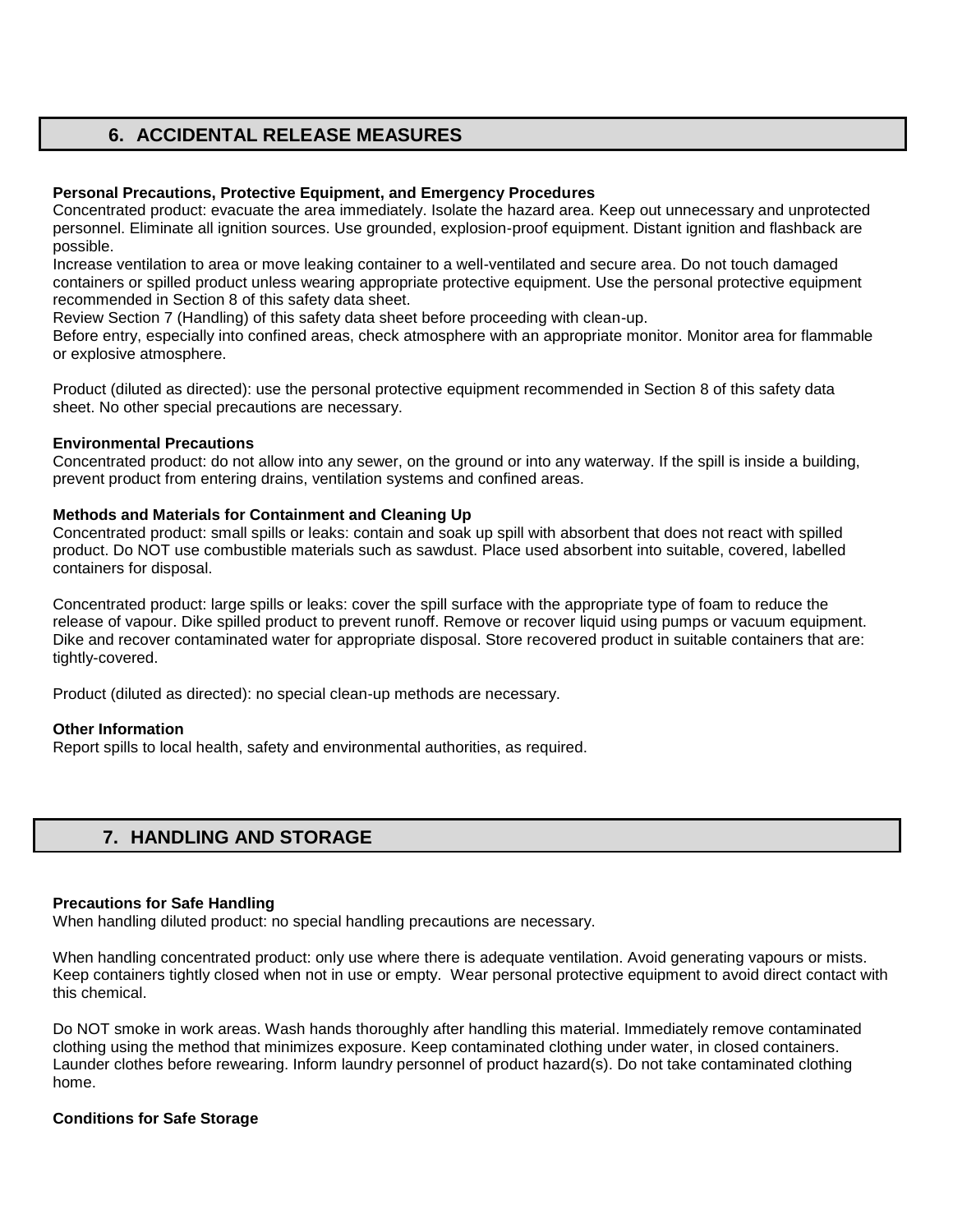Concentrated product: store in an area that is: temperature-controlled, well-ventilated, out of direct sunlight and away from heat and ignition sources, an approved, fire-resistant area, separate from incompatible materials (see Section 10: Stability and Reactivity). Store in a closed container.

Protect from conditions listed in Conditions to Avoid in Section 10 (Stability and Reactivity). Keep amount in storage to a minimum. Avoid bulk storage indoors.

Comply with all applicable health and safety regulations, fire and building codes.

# **8. EXPOSURE CONTROLS/PERSONAL PROTECTION**

### **Control Parameters**

| Ingredients                 | <b>ACGIH® TLV®</b>            | <b>OSHA PEL</b>               | <b>IDLH</b>         |
|-----------------------------|-------------------------------|-------------------------------|---------------------|
| Sodium Hydroxide            | $2 \,\mathrm{mg/m}_3$ Ceiling | $2 \,\mathrm{mg/m}_3$ Ceiling | $10 \text{ ma/m}_3$ |
| Trisodium Nitrilotriacetate | Not available                 | Not available                 | Not available       |

Consult local authorities for provincial or state exposure limits.

### **Appropriate Engineering Controls**

General ventilation is usually adequate. Provide eyewash and safety shower if contact or splash hazard exists. When handling large quantities of concentrated product: use a local exhaust ventilation and enclosure, if necessary, to control amount in the air. Use non-sparking ventilation systems, approved explosion-proof equipment and intrinsically safe electrical systems in areas where this product is used and stored.

### **Individual Protection Measures**

### **Eye/Face Protection**

Do not get in eyes. Wear chemical safety goggles.

### **Skin Protection**

Prevent all skin contact. Wear chemical protective clothing e.g. gloves, aprons, boots.

Suitable materials are: Barrier® (PE/PA/PE), Silver Shield/4H® (PE/EVAL/PE), Tychem® Responder, Tychem® TK.

The following materials should NOT be used: neoprene rubber, nitrile rubber, polyvinyl alcohol.

### **Respiratory Protection**

Not normally required if product is used as directed.

Concentrated product: wear a NIOSH approved air-purifying respirator with an organic vapour cartridge. For non-routine or emergency situations: wear a NIOSH approved air-purifying respirator with an organic vapour Cartridge, or, wear a NIOSH approved self-contained breathing apparatus (SCBA) or supplied air respirator. **Other Personal Protection Data:** Ensure that eyewash stations and safety showers are proximal to the workstation location.

# **9. CHEMICAL AND PHYSICAL PROPERTIES**

### **Basic Physical and Chemical Properties**

| Appearance                          | Yellow-orange liquid.            |
|-------------------------------------|----------------------------------|
| Odour                               | Odorless                         |
| <b>Odour Threshold</b>              | Not available                    |
| рH                                  | >12.0                            |
| <b>Melting Point/Freezing Point</b> | $-16^{\circ}$ C / 4 $^{\circ}$ F |
| <b>Initial Boiling Point/Range</b>  | Not available                    |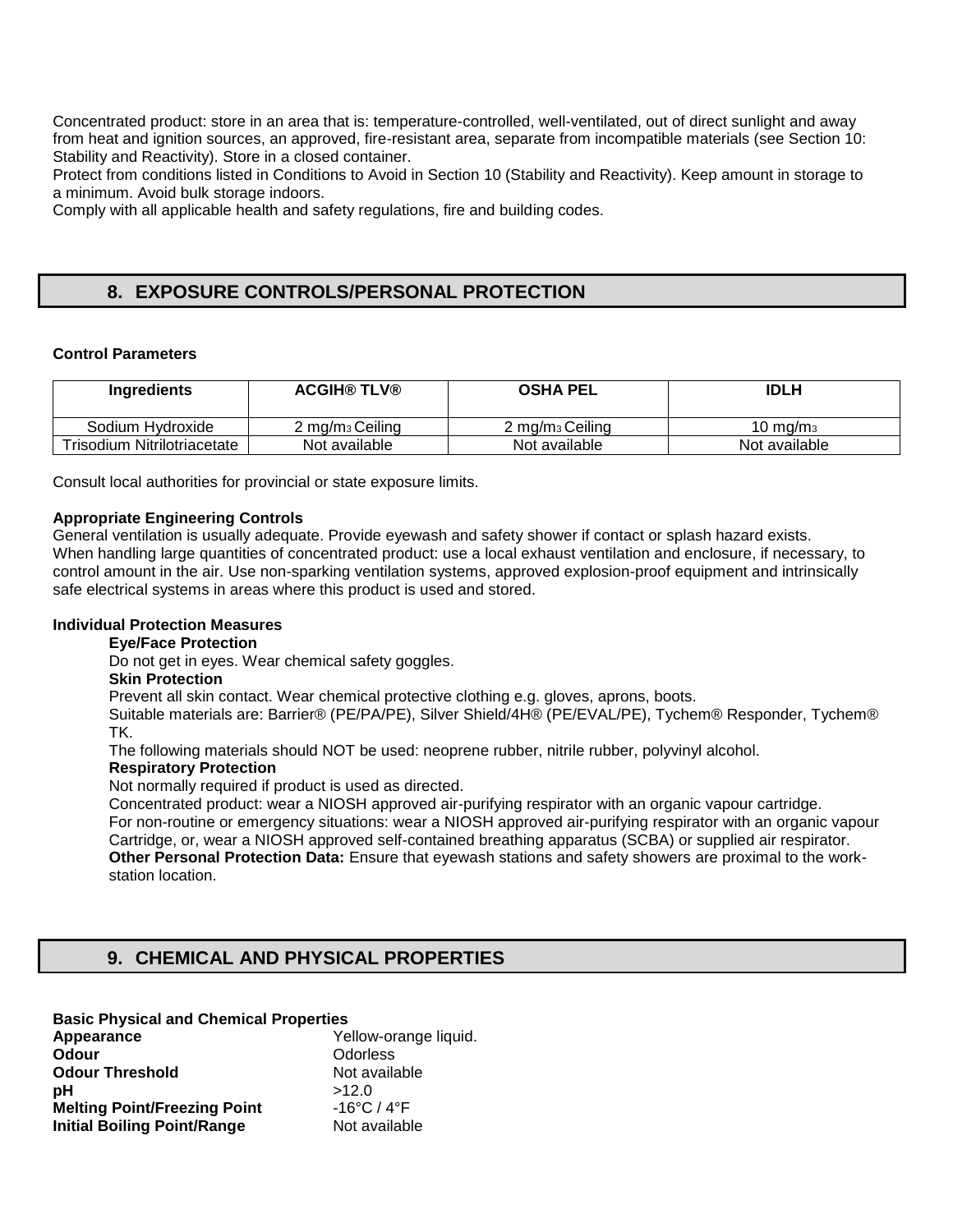**Flash Point None Evaporation Rate Not available Flammability (solid, gas)** Not applicable (liquid).<br> **Upper/Lower Flammability or** Not available (upper); I Not available (upper); Not available (lower) **Explosive Limit Vapour Pressure Not available Vapour Density (air = 1)** Not available **Specific Gravity** 1.20 – 1.30 **Solubility**<br> **Partition Coefficient.** The Soluble in water<br> **Partition Coefficient.** The Not available **Partition Coefficient, n-Octanol/Water (Log Kow) Auto-ignition Temperature** Not available **Decomposition Temperature Not available**<br>**Viscosity Not available Viscosity Other Information Physical State:** Liquid

# **10. STABILITY AND REACTIVITY**

#### **Reactivity**

Not reactive. Not sensitive to mechanical impact.

### **Chemical Stability**

Normally stable.

#### **Possibility of Hazardous Reactions**

None expected under normal conditions of storage and use.

#### **Conditions to Avoid**

excessive heat, open flames and all ignition sources. Incompatible materials.

#### **Incompatible Materials**

Strong acids. Aluminum. Tin. Zinc. Chlorinated hydrocarbons. Acetone.

#### **Hazardous Decomposition Products**

Potassium oxide.

# **11. TOXICOLOGICAL INFORMATION**

#### **Likely Routes of Exposure**

Inhalation; skin contact; eye contact; ingestion.

| <b>Chemical Name</b>        | <b>LC50 (inhalation)</b>                  | LD50 (oral)                      | LD50 (dermal) |
|-----------------------------|-------------------------------------------|----------------------------------|---------------|
| Sodium Hydroxide            | Not available                             | Rabbit = $500 \text{ mg/kg}$     | Not available |
| Trisodium Nitrilotriacetate | $\text{Rat} > 5 \text{ mg/L} 4 \text{ h}$ | $\text{Rat} = 920 \text{ mg/kg}$ | Not available |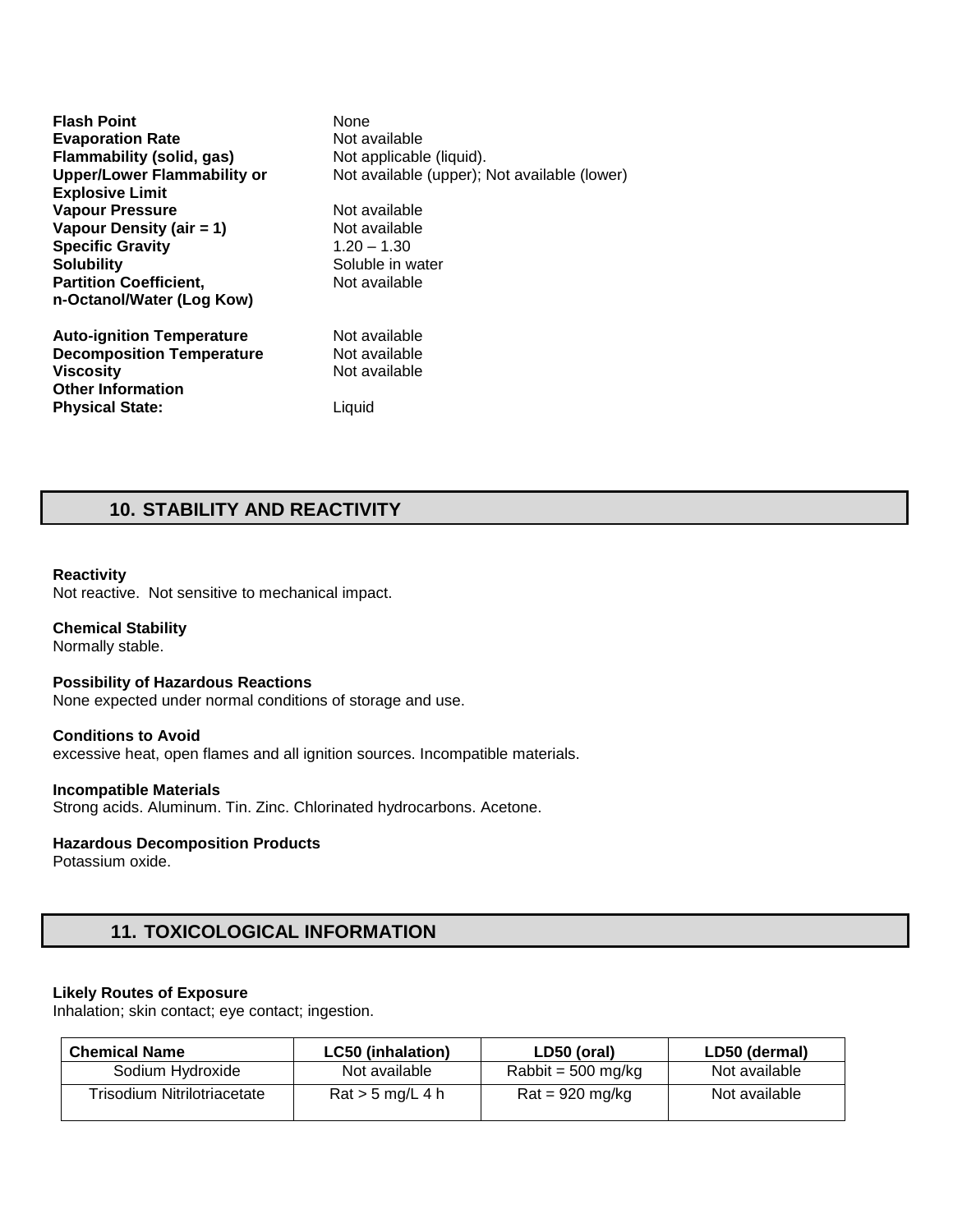### **Acute Toxicity Estimates (ARE)**

| <b>Acute Oral Toxicity:</b>       | Acute toxicity estimate > 5000 mg/kg   |
|-----------------------------------|----------------------------------------|
| <b>Acute Inhalation Toxicity:</b> | No data available                      |
| <b>Acute Dermal Toxicity:</b>     | Acute toxicity estimate $>$ 5000 mg/kg |

#### **Skin Corrosion/Irritation**

May cause mild irritation based on information for closely related chemicals.

## **Serious Eye Damage/Irritation**

No data available

### **STOT (Specific Target Organ Toxicity) - Single Exposure**

**Inhalation**  No data available

### **Aspiration Hazard**

No data available

### **STOT (Specific Target Organ Toxicity) - Repeated Exposure**  No data available

## **Respiratory and/or Skin Sensitization**

No data available

### **Carcinogenicity**

| <b>Chemical Name</b>        | IARC       | <b>ACGIH</b> | <b>NTP</b> | <b>OSHA</b>       |
|-----------------------------|------------|--------------|------------|-------------------|
| Sodium Hydroxide            | Not Listed | Not Listed   | Not Listed | <b>Not Listed</b> |
| Trisodium Nitrilotriacetate | Group 2B   | Not Listed   | Not Listed | <b>Not Listed</b> |

### **Reproductive Toxicity**

**Development of Offspring**  No data available **Sexual Function and Fertility**  No data available

### **Germ Cell Mutagenicity**

Not mutagenic.

**Interactive Effects**  No information was located.

### **Additional Information:**

No information was located.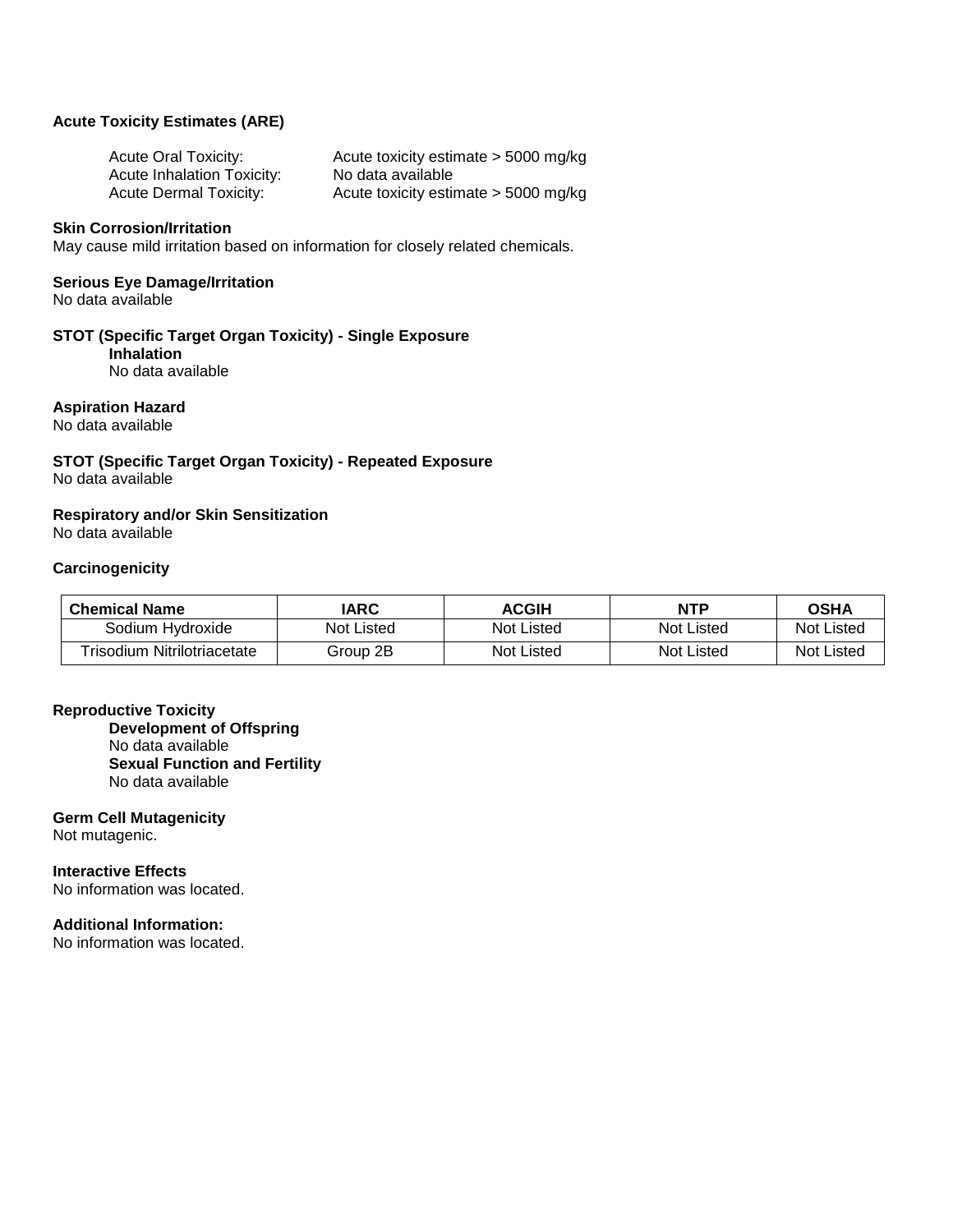# **12. ECOLOGICAL INFORMATION**

### **Ecotoxicological Information:**

| <b>Ingredients</b>             | <b>Ecotoxicity - Fish Species</b><br>Data                                                                                                                                                                                                                                                                                                                                                                                                                                                                                                                          | Acute<br><b>Crustaceans</b><br><b>Toxicity:</b> | <b>Ecotoxicity - Freshwater</b><br><b>Algae Data</b> |
|--------------------------------|--------------------------------------------------------------------------------------------------------------------------------------------------------------------------------------------------------------------------------------------------------------------------------------------------------------------------------------------------------------------------------------------------------------------------------------------------------------------------------------------------------------------------------------------------------------------|-------------------------------------------------|------------------------------------------------------|
| Sodium Hydroxide               | LC50 (Rainbow Trout)<br>1149 mg/l<br>LC50 (Chinook Salmon)<br>152 mg/l                                                                                                                                                                                                                                                                                                                                                                                                                                                                                             | Not Available                                   | Not Available                                        |
| Trisodium<br>Nitrilotriacetate | 175 - 225 mg/L LC50<br>(Lepomis macrochirus) 96 h<br>static<br>560 - 1000 mg/L LC50<br>(Oryzias latipes) 96 h<br>560 - 1000 mg/L LC50<br>(Oryzias latipes) 96 h semistatic<br>560 - 1000 mg/L LC50<br>(Poecilia reticulata) 96 h<br>560 - 1000 mg/L LC50<br>(Poecilia reticulata) 96 h<br>semi-static<br>72 - 133 mg/L LC50<br>(Oncorhynchus mykiss) 96 h<br>static<br>93 - 170 mg/L LC50<br>(Pimephales promelas) 96 h<br>flow-through<br>114 mg/L LC50 (Pimephales<br>promelas) 96 h<br>252 mg/L LC50 (Lepomis<br>macrochirus) 96 h<br>470 mg/L LC50 (Pimephales | Not Available                                   | 560 - 1000 mg/L EC50<br>Chlorella vulgaris 96 h      |

### **Other Information:**

Do not allow product or runoff from fire control to enter storm or sanitary sewers, lakes, rivers, streams or public waterways. Block off drains and ditches. Spill areas must be cleaned and restored to original condition or to the satisfaction of authorities. May be harmful to aquatic life. Biodegrades (slow). Rapid volatilization. Not expected to bioconcentrate.

# **13. DISPOSAL CONSIDERATIONS**

### **Disposal Methods**

container.

Recommended disposal methods are for the product, as sold. (Used material may contain other hazardous contaminants). The required hazard evaluation of the waste and compliance with the applicable hazardous waste laws are the responsibility of the user.

Burn in an approved incinerator according to federal, provincial/state, and local regulations. Empty containers retain product residue. Follow label warnings even if container appears to be empty. The container for this product can present explosion or fire hazards, even when emptied. Do not cut, puncture, or weld on or near this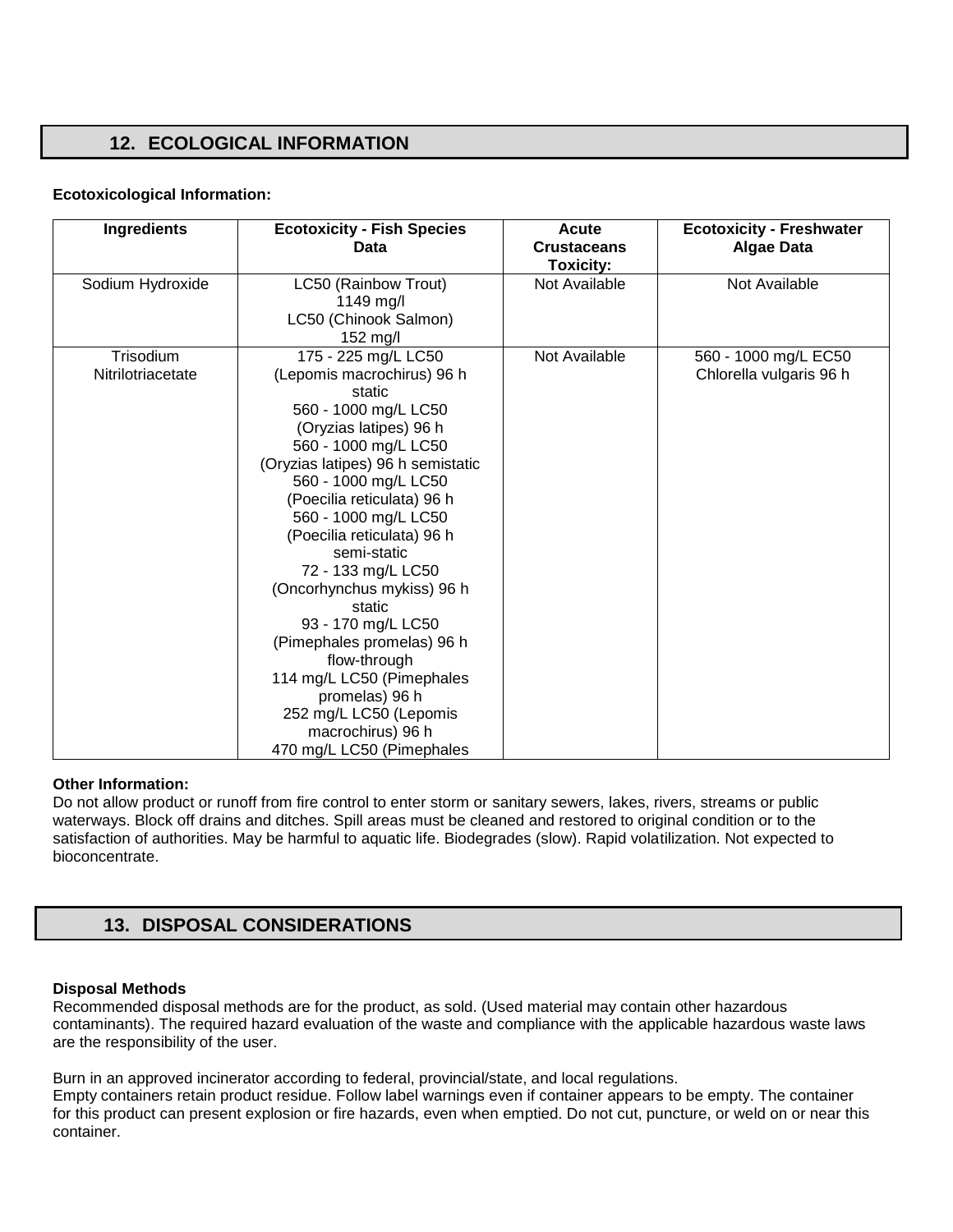# **14. TRANSPORT INFORMATION**

**DOT (U.S.): DOT Shipping Name:** SODIUM HYDROXIDE, SOLUTION **DOT Hazardous Class** 8 **DOT UN Number:** UN1823 **DOT Packing Group:** II **DOT Reportable Quantity (lbs):** Not Available. **Note:** No additional remark. **Marine Pollutant:** No.

**TDG (Canada): TDG Shipping Name:** SODIUM HYDROXIDE, SOLUITION **Hazard Class:** 8 **UN Number:** UN1823 **Packing Group:** II **Note:** No additional remark. **Marine Pollutant:** No.

**Special Precautions for User** Not applicable

**Transport in Bulk According to Annex II of MARPOL 73/78 and the IBC Code**  Not applicable

# **15. REGULATORY INFORMATION**

#### **Canada**

**WHMIS Classification**  E CORROSIVE MATERIAL D2B TOXIC MATERIALS

This product has been classified in accordance with the hazard criteria of the Controlled Products Regulations and the SDS contains all of the information required by the Controlled Products Regulations.

**Domestic Substances List (DSL) / Non-Domestic Substances List (NDSL)**  All ingredients are listed on the DSL/NDSL.

#### **USA**

### **Toxic Substances Control Act (TSCA) Section 8(b)**

All ingredients are listed on the TSCA Inventory.